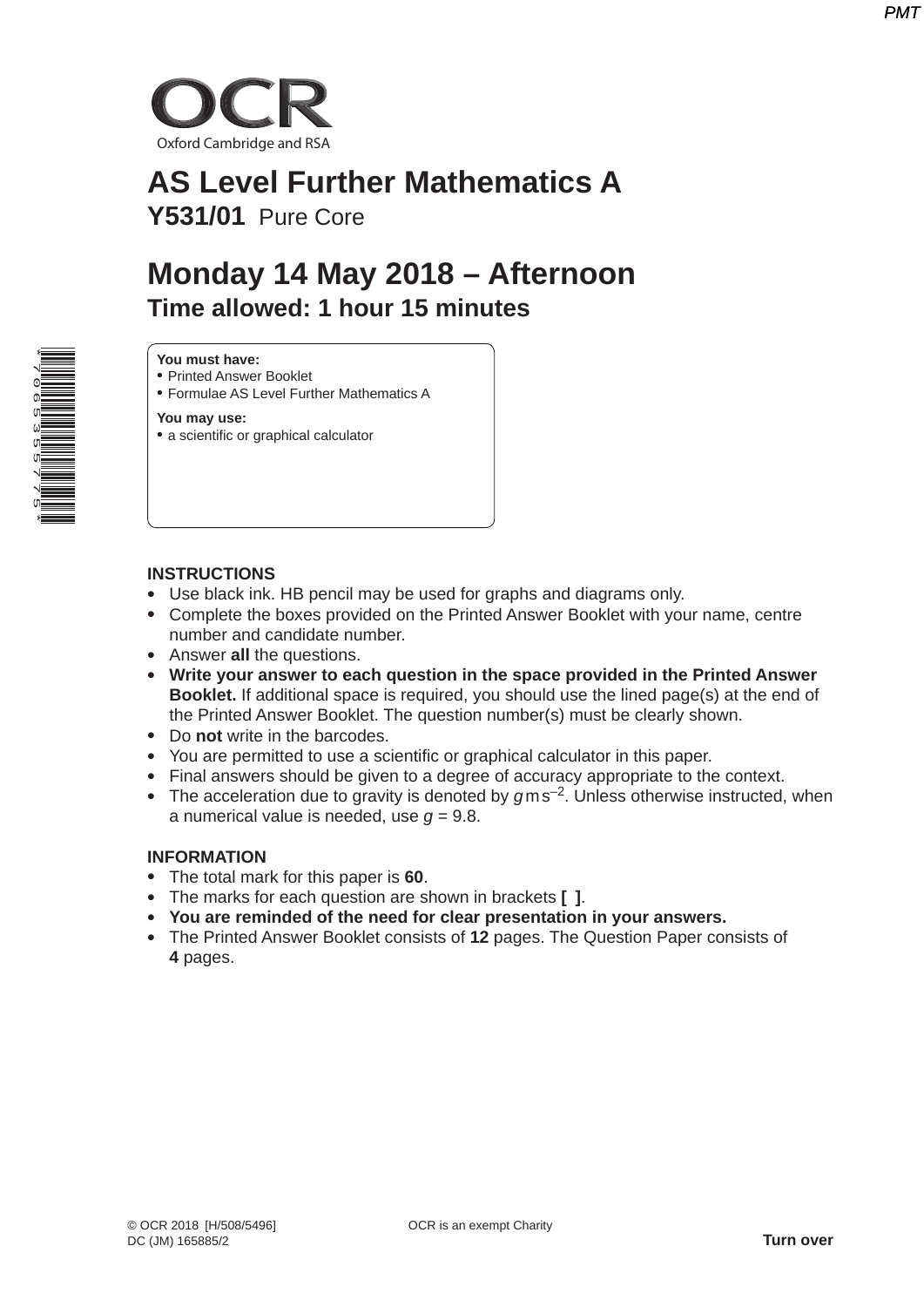*PMT*

### Answer **all** the questions.

1 (i) Find a vector which is perpendicular to both 
$$
\begin{pmatrix} 1 \\ 3 \\ -2 \end{pmatrix}
$$
 and  $\begin{pmatrix} -3 \\ -6 \\ 4 \end{pmatrix}$ . [2]

(ii) The cartesian equation of a line is 
$$
\frac{x}{2} = y - 3 = 2z + 4
$$
.

Express the equation of this line in vector form. **[3]**

## **2 In this question you must show detailed reasoning.**

The cubic equation  $2x^3 + 3x^2 - 5x + 4 = 0$  has roots  $\alpha$ ,  $\beta$  and  $\gamma$ . By making an appropriate substitution, or otherwise, find a cubic equation with integer coefficients whose roots are  $\frac{1}{\alpha}$ ,  $\frac{1}{\beta}$  and  $\frac{1}{\gamma}$  $\frac{1}{\gamma}$ . [3]

#### **3 In this question you must show detailed reasoning.**

The complex numbers  $z_1$  and  $z_2$  are given by  $z_1 = 2 - 3i$  and  $z_2 = a + 4i$  where *a* is a real number.

- (i) Express  $z_1$  in modulus-argument form, giving the modulus in exact form and the argument correct to 3 significant figures. 3 significant figures. **[3]**
- (ii) Find  $z_1z_2$  in terms of *a*, writing your answer in the form  $c + id$ . [2]
- **(iii)** The real and imaginary parts of a complex number on an Argand diagram are *x* and *y* respectively. Given that the point representing  $z_1z_2$  lies on the line  $y = x$ , find the value of *a*. [2]
- (iv) Given instead that  $z_1z_2 = (z_1z_2)^*$  find the value of *a*. [2]

#### **4** The matrix **A** is given by *a* **A** 2 1 2 1 2 2  $= |1 -11|.$

- **(i)** Show that  $\det A = 6 3a$ . **[2]**
- **(ii)** State the value of *a* for which **A** is singular. **[1]**
- **(iii)** Given that **A** is non-singular find  $A^{-1}$  in terms of *a*. [4]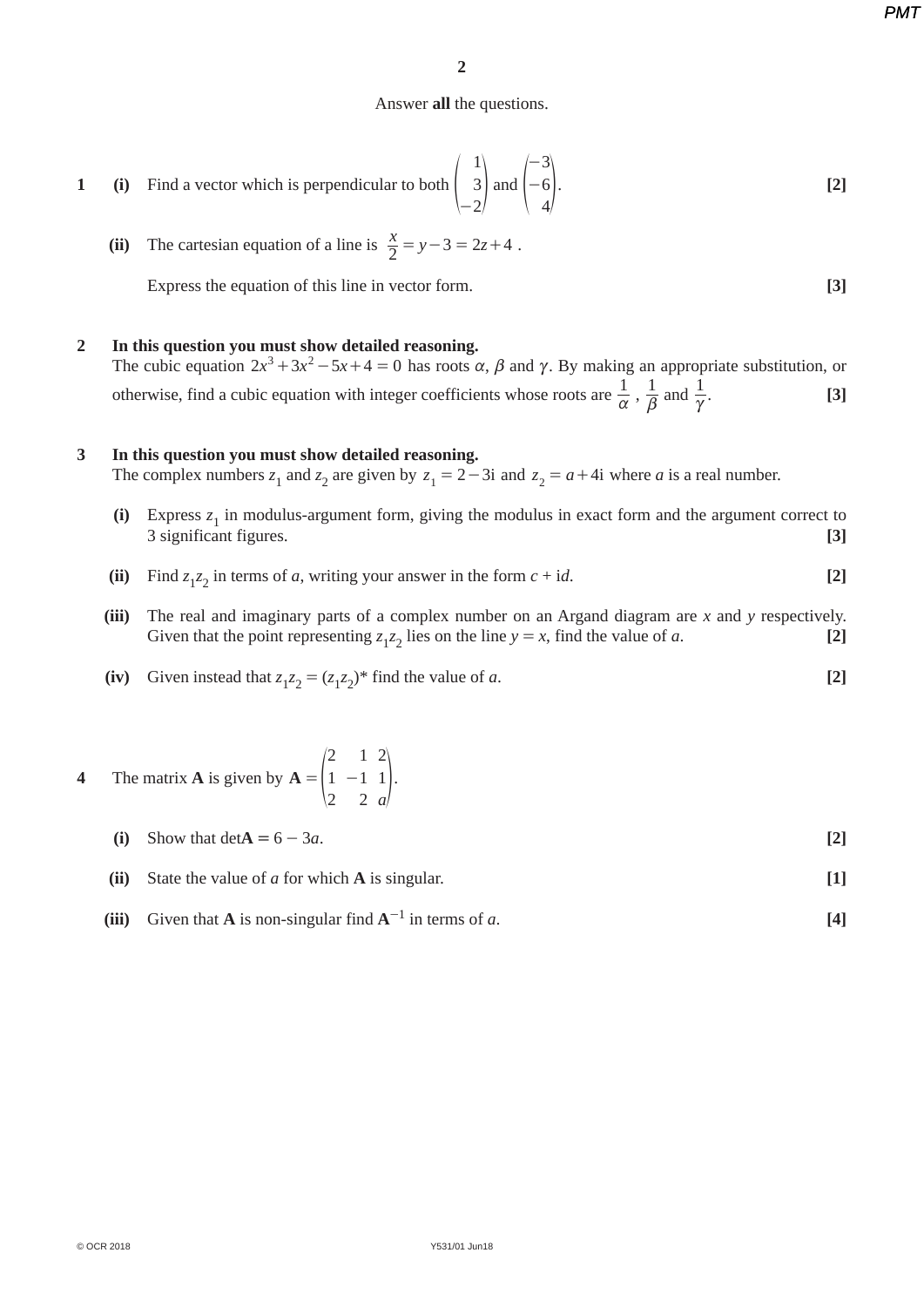*PMT*

### **5 In this question you must show detailed reasoning.**

- **(i)** Express  $(2+3i)^3$  in the form  $a + ib$ . [3]
- **(ii)** Hence verify that  $2 + 3i$  is a root of the equation  $3z^3 8z^2 + 23z + 52 = 0$ . [3]
- (iii) Express  $3z^3 8z^2 + 23z + 52$  as the product of a linear factor and a quadratic factor with real coefficients. **[4]**
- **6** The matrices **A** and **B** are given by  $A = \begin{pmatrix} t & 6 \\ t & -2 \end{pmatrix}$  and  $B = \begin{pmatrix} 2t & 4 \\ t & -2 \end{pmatrix}$  where *t* is a constant.
	- **(i)** Show that  $|A| = |B|$ . [2]
	- (ii) Verify that  $|\mathbf{AB}| = |\mathbf{A}||\mathbf{B}|$ . [3]
	- **(iii)** Given that  $|AB| = -1$  explain what this means about the constant *t*. [2]
- **7** Prove by induction that  $2^{n+1} + 5 \times 9^n$  is divisible by 7 for all integers  $n \ge 1$ . [6]
- **8** The  $2 \times 2$  matrix **A** represents a transformation T which has the following properties.
	- The image of the point  $(0, 1)$  is the point  $(3, 4)$ .
	- An object shape whose area is 7 is transformed to an image shape whose area is 35.
	- Thas a line of invariant points.
	- **(i)** Find a possible matrix for **A**. **[8]**

The transformation S is represented by the matrix **B** where **B** =  $\begin{pmatrix} 3 \\ 2 \end{pmatrix}$  $=\begin{pmatrix} 3 & 1 \\ 2 & 2 \end{pmatrix}$ .

- **(ii)** Find the equation of the line of invariant points of S. **[2]**
- **(iii)** Show that any line of the form  $y = x + c$  is an invariant line of S. [3]

## **END OF QUESTION PAPER**